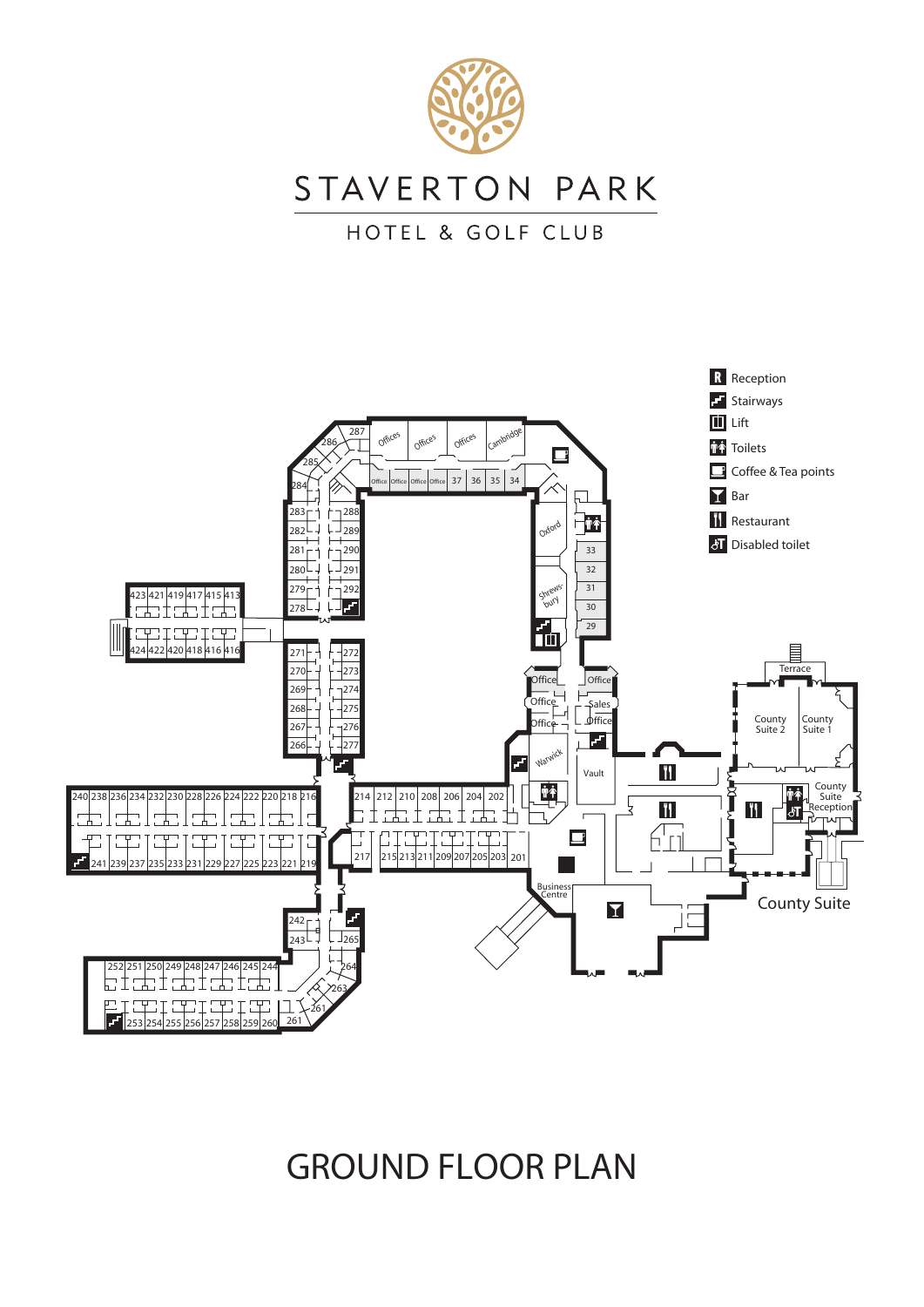

STAVERTON PARK

HOTEL & GOLF CLUB